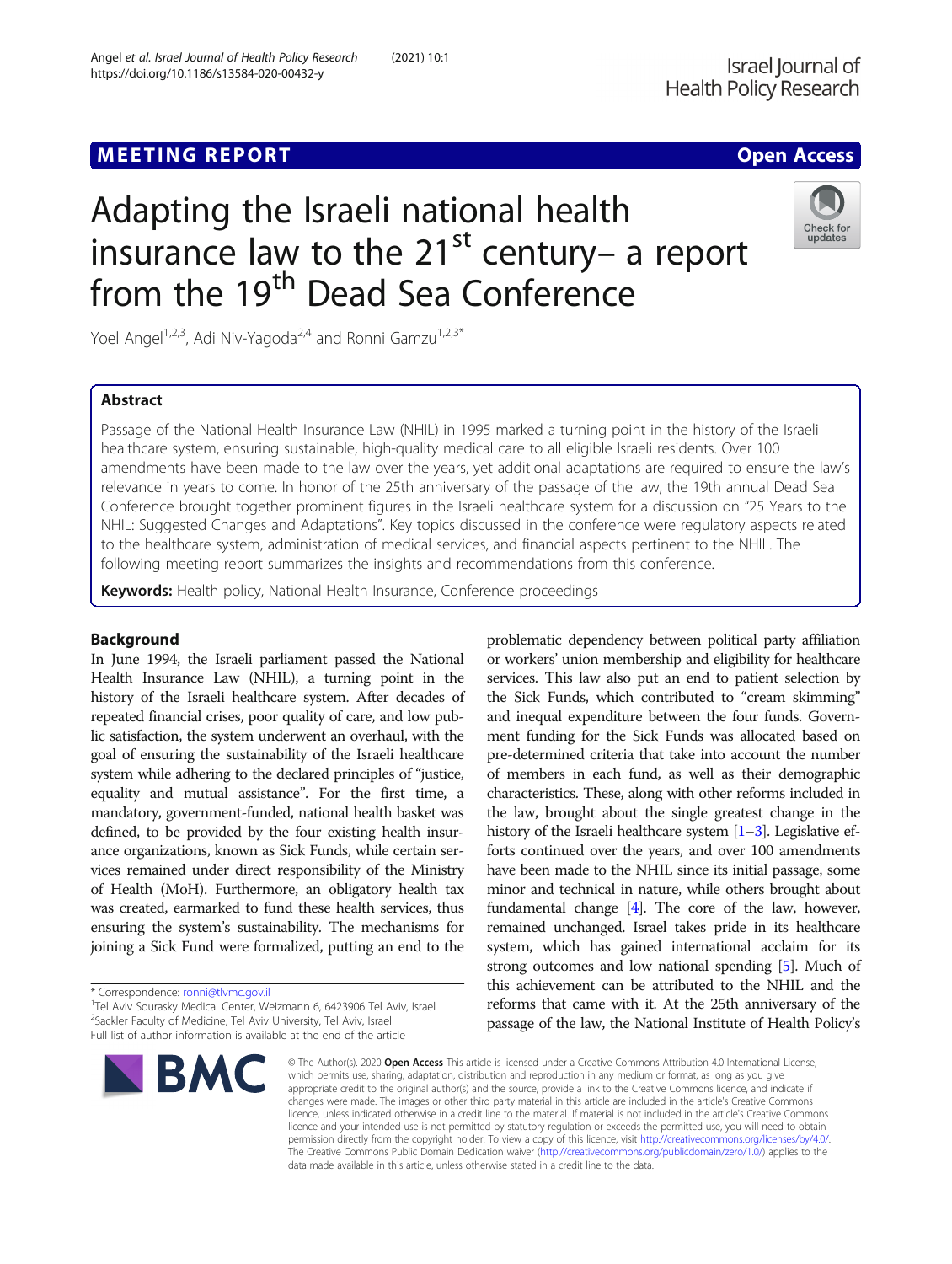annual Dead Sea Conference (see Table 1) was dedicated to examination of the adequacy of the law for the current reality and possible adaptions to be made to it, in order to ensure the continued relevance of the law for the near and distant future.

# Discussions, conclusions, and recommendations

The conference was largely organized around three parallel group discussions: (1) regulation of the healthcare system; (2) aspects relating to the administration of medical services; and (3) financial aspects pertinent to the National Health Insurance Legislation. Sessions were led by chairpersons based on material that was prepared and distributed before the conference. Several plenary sessions were also held, including (1) a review of the theoretical basis for legislation processes and the practical barriers often encountered; (2) a first-hand historical review of the NHIL legislation process; (3) a review of the degree to which recommendations from the previous ten Dead Sea Conferences have been implemented; and (4) an analysis of the Israeli healthcare system from a socioeconomic standpoint, with estimations for required additional resources, suggested allocation of these resources within the system, and possible funding sources. Key recommendations from the three tracks were presented in a concluding plenary session and are summarized in Table [2](#page-2-0). The following is a review of these recommendations.

#### Group 1: regulation of the healthcare system

Public healthcare systems, perhaps more so than other public services, require effective regulation to address inherent market failures such as supply-induced demand, information asymmetry between provider and consumer, financial incentives not necessarily in line with public

### Table 1 About the dead sea conference

The Dead Sea Conference has been held annually since the year 2000. The conference is organized by the National Institute of Health Policy Research, a statutory non-profit organization devoted to the promotion of health policy research in Israel (and also the publisher of this journal). The conference is designed as a workshop, bringing together over one hundred leaders and key stakeholders from the entire Israeli healthcare ecosystem, including the Ministry of Health, national Sick Funds, government hospitals, academic institutions, and more. The conference serves as a platform where these experts can shed their institutional obligations and freely discuss prominent issues on the healthcare system's agenda. The conference is the climax of several months of diligent preparation by a multidisciplinary organizing committee, based on the specific theme selected for that year's event. Previous conventions have addressed issues related to the structure of the healthcare system, such as hospital incorporation, private health services, and more, as well as aspects related to administration of medical care such as medical malpractice, technology in medicine, and quality metrics, to name only a few of the many topics discussed. The conference's content and recommendations are discussed in detail and distributed in an official publication by the National Institute of Health Policy Research (in Hebrew). While the recommendations have no binding status, they are often used by different government and academic institutions in Israel and serve as the foundation for legislation and reform efforts within the Israeli healthcare system.

interest, and more. The purpose of regulation is to promote efficient, fair, and just allocation of public resources to ensure maximal benefit to the population. Albeit, excessive regulation may also be detrimental, as it may consume resources from the regulator as well as the regulated bodies disproportionately to the benefit gained.

There was a consensus among the participants in this group that effective and focused regulation is key to the proper function of the healthcare system as a whole, and is vital for ensuring that public interest and the goals of the NHIL are met. However, such regulation must ensure the autonomy of the supervised entities and avoid excessive regulatory overhead. Several topics related to regulation were discussed:

#### Oversight of hospitals

The NHIL does not specifically refer to hospitals (whether government, Sick Fund, or privately owned), as these are implicitly regarded as service providers for the Sick Funds. Hospitals are subject to oversight and regulation by several divisions in the MoH and other government ministries, without a clear, single point of contact. Furthermore, the current set of laws defines inadequate sanctions and incentives to ensure compliance with regulatory directives. For example, while the MoH has the right to close a hospital for non-compliance with directives, such an extreme measure is not feasible given the already low number of hospital beds per capita [[5](#page-6-0)] in Israel. Group members therefore drafted the following recommendations with a high level of consensus:

- A The NHIL should be amended to explicitly recognize hospitals as a separate entity in the Israeli healthcare system, and to define applicable regulation and oversight mechanisms for them, including mandatory reporting and transfer of information to the MoH, similar to what is required of other entities already recognized by the NHIL.
- B A database of various aspects of hospital activities should be created as a platform for effective and efficient oversight. The data collected should include waiting times, available services, number of procedures performed, etc.
- C Applicable legislation should be amended to expand the range of tools available to regulators, to ensure compliance with regulatory directives.

Further suggestions that did not reach a consensus but warrant further discussion included improving the corporate governance of hospitals (for example, by requiring boards of directors); increasing oversight of Health Corporations (entities owned by government hospitals for the purpose of using hospital infrastructure to provide additional, for-profit services); and resolving the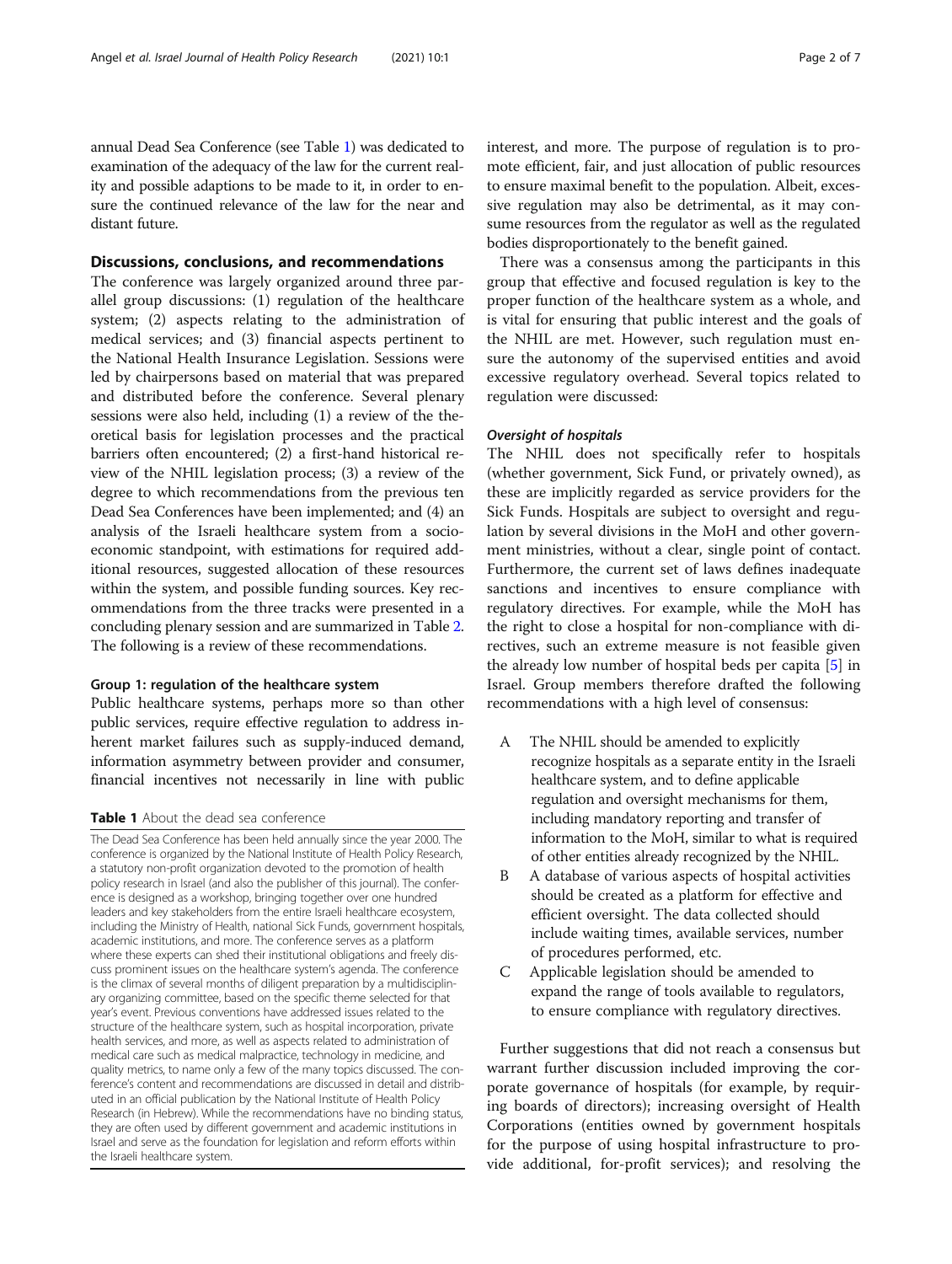<span id="page-2-0"></span>

| Regulation of the healthcare system           | Improvement of the oversight of public hospitals by explicitly recognizing them in the NHIL and expanding<br>the "regulatory arsenal" available to the MoH.<br>Reduction of the overall regulatory burden by promoting discussions between the MoH and regulated<br>entities on planned regulatory directives and by deprecation of obsolete or irrelevant ones.<br>Improvement of the flow of information between the MoH and regulated entities by tunneling requests<br>through a single point of contact in each organization and by creating automatic interfaces where possible.                                                                                                                       |
|-----------------------------------------------|--------------------------------------------------------------------------------------------------------------------------------------------------------------------------------------------------------------------------------------------------------------------------------------------------------------------------------------------------------------------------------------------------------------------------------------------------------------------------------------------------------------------------------------------------------------------------------------------------------------------------------------------------------------------------------------------------------------|
| Administration of medical services            | Increasing accessibility to care by routinely measuring wait times, making the results public and enforcing<br>improvement in cases where market forces fail to do so.<br>Promotion of transparency by informing the public about contracted service providers available to choose<br>from.<br>Improvement of continuity and quality of care by transferring most of the services still provided directly by<br>the MoH (the "Third Addition" to the NHIL) to the responsibility of the Sick Funds.<br>Expansion of preventive medicine services by transferring them to the responsibility of the Sick Funds and<br>prioritizing additional services for inclusion in the mandatory Health Basket.          |
| financial aspects of the healthcare<br>system | Adapting the healthcare budget to realistic needs by periodic re-evaluation of budgetary indices and of the<br>capitation formula and by switching to five-year budgetary agreements.<br>Reduction of rising healthcare costs attributable to the private health sector by improving the regulation of<br>private health insurance and by considering reimbursement of the public sector by the private sector.<br>Exploration of additional mechanisms to limit the rise in physicians' wages.<br>Curbing the spending on medication and medical technology by exploring novel initiatives such as<br>pay-for-performance acquisition models or international collaboration for procurement of medications. |

NHIL National Health Insurance Law, MoH Ministry of Health

MoH's inherent conflict of interest as both owner of government hospitals and regulator of all hospitals.

#### Oversight of sick funds

There was a broad agreement that there is room for improvement in the current regulatory ecosystem and that the available regulatory tools must be revised in order to be more effective. However, some participants argued that the current regulatory system is ineffective because it imposes an excess financial, managerial, and labor burden on the regulated entities and inhibits autonomous growth, while others argued that it is the compliance with regulatory directives that should be improved. There was also a consensus that while personal accountability of high-ranking officials is warranted, imposing financial sanctions on these officials to enforce accountability is not. All participants agreed that promotion of mutual trust between the MoH and the Sick Funds is the foundation for future progress in this field. The group made the following recommendations:

- A An open channel of communication should be formed between the regulator and the regulated entities, to facilitate an exchange of comments and discussions about planned rules and regulations before they come into effect.
- B Periodic evaluation of existing regulatory directives should be performed to identify obsolete and inadequate directives that do not contribute to improving the quality of services, thus reducing the regulatory burden.

The group also recommended further discussion on the proper mechanisms necessary to ensure the personal accountability of executives in the healthcare system.

# Information as a foundation for regulation

It was agreed that effective regulation requires an accurate, up-to-date and comprehensive database. However, there was a lack of consensus about the nature of the information to be collected by the regulator, as well as the mechanisms for the transfer of information from the regulated entities to the regulator. Specifically, numerous requests for information received from multiple sub-units of the MoH impose a high financial and labor burden on the Sick Funds, while the cost-to-benefit ratio of these requests is unclear. Group members were therefore in favor of holding further meetings to define in detail precisely which data is required by the MoH to fulfill its regulatory role, in order to minimize requests for information that is either irrelevant or outside the scope of the MoH's role as a regulator. The group made the following recommendations:

- A The MoH should recognize the financial implications and the human resources required to enable the regulated entities to respond to its requests for information.
- B Requests for information by the MoH should be channeled via a single office within the MoH that will also be responsible for refining and prioritizing these requests, with respect to the regulated entities' capacity to respond.
- C Efforts should be made to develop a shared platform for automatic transfer of such information, while minimizing the manual labor, costs, and timelines required for transfer of such information in the future.
- D Further discussion is warranted to examine the possibility of drafting a bilateral Service Level Agreement (SLA) for response times to requests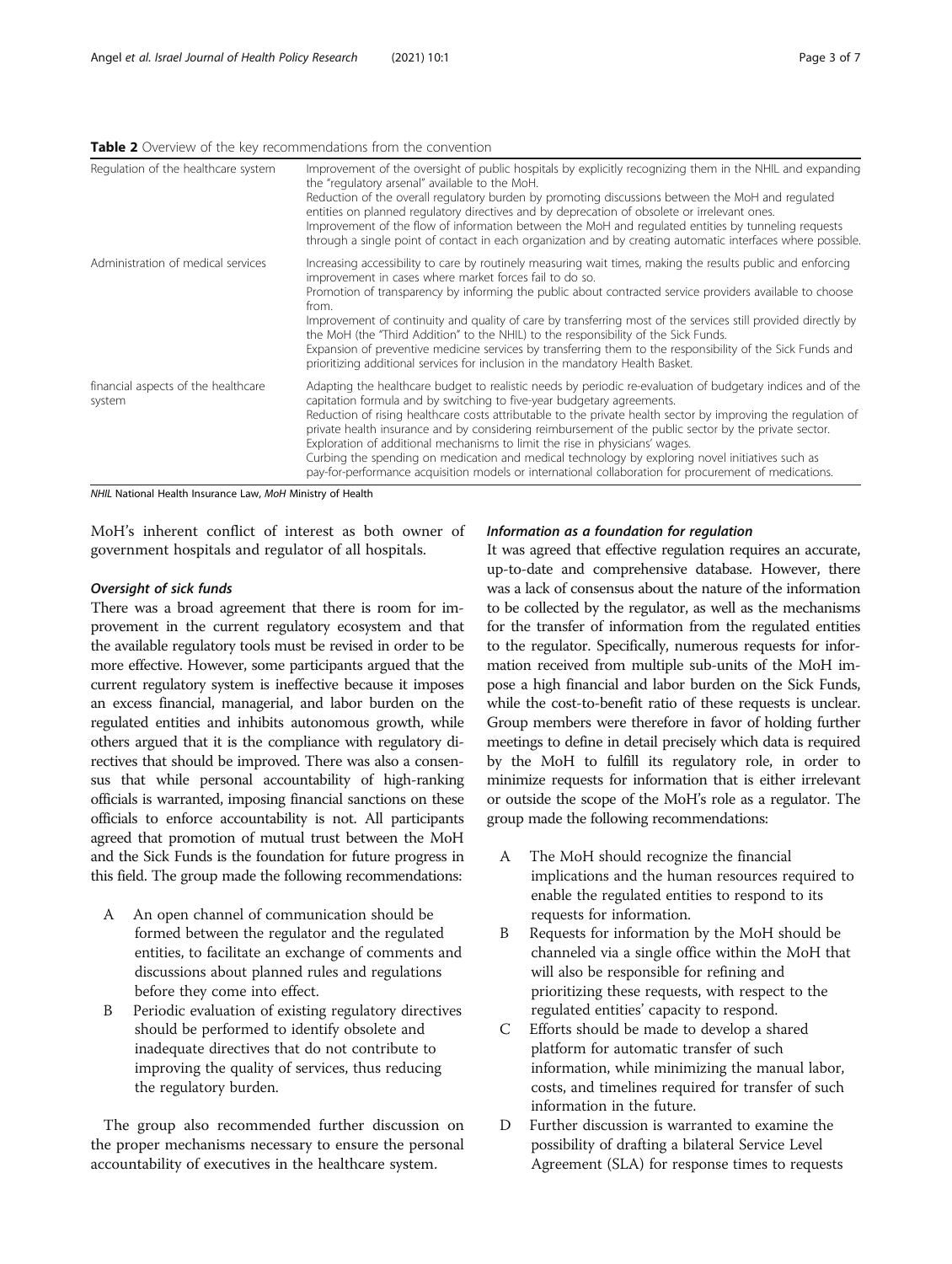between the MoH and the regulated entities, and vice versa

# Group 2: administration of medical services Availability of medical services

Unlike many other aspects of the Israeli healthcare system that are directly addressed by the NHIL, regulation of the administration of medical services remains vague. The law states that medical services shall be given "…according to medical discretion, with reasonable quality, within a reasonable timeframe and at a reasonable distance from the patient's residence, subject to the financial resources available to the Sick Fund" [\[6](#page-6-0)]. This language leaves much room for the Sick Funds' judgement, and anticipates that market forces and competition between the Sick Funds would promote optimal quality of services with the available resources. While the participants in this discussion agreed that the quality of medical care in Israel is adequate and that geographic proximity is becoming less relevant in the era of telemedicine, the availability of medical care (i.e., waiting times) remains the major weakness of the public healthcare system, especially given the continuous shortage in resources. Indeed, waiting times for some non-urgent procedures have been reported to be as long as 5 months [\[7](#page-6-0)]. Several recommendations were made to address this issue:

- A Efforts should be made to improve the span and methodology of measuring waiting times and to make the results public, as an incentive for the Sick Funds to improve their services in this area. The data that are measured and reported should consider different population segments (elderly, pediatric, etc.), providers (hospitals and outpatient care), and the possibility of excessive resource allocation for the parameters being measured ("the multitasker's problem").
- B In instances where a market failure creates an ongoing and excessive delay in services, the regulator should set specific limits on waiting times, while addressing any root causes of the problem that are under the MoH' purview.
- C In specific cases such as remote and sparsely populated areas, the regulator should consider developing a mechanism for pooling resources between different Sick Funds to form an ad-hoc, combined entity that can benefit from an economy of scale.

## Choice of service providers

The Sick Funds, acting as representatives of their insurees, periodically negotiate agreements with certain service providers, thus optimizing public spending. As a result, referral of patients to these providers is often motivated more by the Sick Fund's financial interests rather

than the patient's preferences, without transparency towards the public. It was therefore agreed that:

- A Provider agreements play an essential role in curbing public spending and therefore should continue to exist.
- B The public should be explicitly notified of the providers available, according to the choice arrangements in effect for each Sick Fund.
- C Patients should be allowed to engage providers outside the network of available providers when waiting times exceed a pre-determined threshold. This will benefit the patients and incentivize Sick Funds to ensure adequate provider agreements.

# Transfer of services from the MoH to the sick funds

For historical reasons, some services, such as rehabilitation devices, preventive services, and geriatric long-term hospitalization, are provided directly by the MoH. The first version of the NHIL implicitly states that this is an interim arrangement that is destined to be changed – however several attempts over the years to transfer these services to be under the purview of the Sick Funds have failed for various reasons. This, of course, preserved an anomaly in which the MoH acts as a provider rather than a regulator. In order to fix this anomaly, the following guidelines were recommended:

- A The responsibility for provision of services should be transferred to the Sick Funds wherever this improves continuity of care and/or wherever the MoH serves only as a funding source and does not handle actual administration of care.
- B A joint team of representatives of the MoH and the Sick Funds should be formed to make specific recommendations as to which services should be transferred and when.
- C Family health clinics (formerly, well-baby clinics) are considered one of the Israeli healthcare system's greatest accomplishments [\[8](#page-6-0)]. No consensus was reached regarding whether these clinics should remain within the purview of the MoH or become the Sick Funds' responsibility, as there are advantages to each of the operating models.

# Preventive medicine

As mentioned, administration of preventive medicine services (such as vaccinations and health education) is also the direct responsibility of the MoH. While the MoH does have specific advantages in some areas (such as schoolchildren's health, which requires intense statelevel coordination with other government entities), in most cases the Sick Funds have a much stronger interest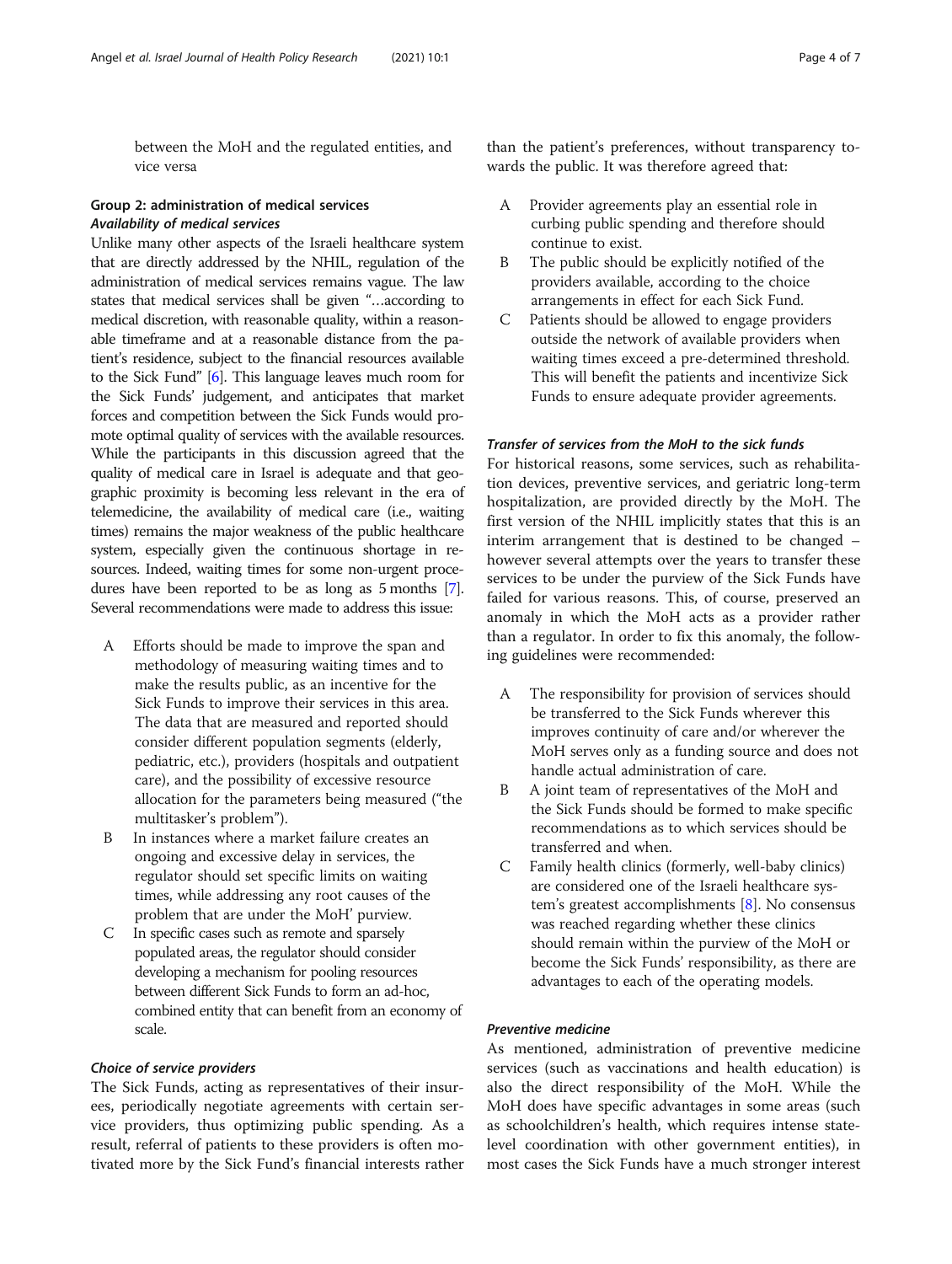in promoting preventive medicine services (to reduce potential future spending). It was therefore agreed that:

- A In general, most preventive medicine services should become the responsibility of the Sick Funds, and any necessary changes to the NHIL should be made to allow this to happen.
- B As the medical technologies added to the health basket each year are skewed towards therapeutic interventions, a mechanism (such as a separate fund or mandatory fixed percentage of each addition) should be put in place to ensure that novel preventive medicine technologies are routinely added to the annual health basket.

# Group 3: financial aspects of the National Health Insurance Legislation

The NHIL played a pivotal role in defining and ensuring adequate funding for healthcare services included in the mandatory "health basket", while simultaneously creating checks and balances on national spending on health. Indeed, since its legislation in 1995, national spending on health has increased by only 7% (from 6.9 to 7.4% of the GDP), compared to the 23% OECD average [[9\]](#page-6-0). However, a series of changes over the last 25 years in the economic environment may jeopardize the continued effectiveness of the mechanisms that are at the base of the NHIL. Specifically, the rising cost of medical technologies and state-ofthe-art medications, and the continued increase in doctors' wages due (in part) to the expansion of the private health sector in Israel, all put greater demands on the limited public health budget. At the same time this budget does not adequately reflect changes in the population's size, demographics, and medical complexities. Today, the health basket budget is allocated to the Sick Funds ("slicing of the pie") according to a capitation formula that includes only age, gender and area of residence, in addition to compensation for a small number of severe diseases on a per-capita basis. Adjustment of the health basket budget to the changing landscape ("the size of the pie") is achieved by linking it to two key indices mentioned in the NHIL– demographics and production costs. A third mechanism that has become standard practice is a periodic addition to the base of the budget to compensate for new technologies [[3](#page-6-0)]. However, the formula for the aforementioned indices is only seldom adjusted, and the periodic addition is allocated annually from the government's budget, so that adjustments to the health basket budget depend on yearly negotiations between the MoH and the Ministry of Finance (MoF) instead of being automatic. Some of these adjustments are made to the base of the budget while others are a one-time event. Due to the continuous under-funding of the Sick Funds, periodic government subsidies to the Sick Funds, or "stabilization grants", have become routine. Often, the

MoH and MoF condition these subsidies on achieving set goals or on unrelated organizational adaptations being made by the Sick Funds.

With the common goal of ensuring the financial stability of the Israeli healthcare system for years to come, especially in light of the expected demographic changes in the Israeli population  $[10]$  $[10]$ , group members made several recommendations in three key areas:

# Health basket funding

While some participants believed that budget indices need to be automatically adjusted, others believe that it is necessary to leave this to the judgement of the MoF, while also considering other national priorities. There was a consensus that it is imperative to update the different indices. Group members agreed on the following recommendations:

- A A database to evaluate the different patient-level parameters influencing healthcare spending should be developed, to continuously improve the capitation formula.
- B A permanent committee should be formed to evaluate the composition of the two budget indices as well as the capitation formula, and make recommendations to the MoH and MoF regarding periodic updates of these indices.
- C A reevaluation of the practice of "stabilization grants" should be performed.
- D The duration of budget agreements made in the healthcare system, between the MoH and the MoF and between the MoH and the Sick Funds, should possibly be extended from 3 to 5 years, to allow for long-term budget planning.

### Private health insurance

The private health sector in Israel has seen a significant rise in market share, with 36% of national health expenditure coming from non-public sources [[5](#page-6-0)]. Private insurance in Israel is composed of voluntary health insurance offered by the Sick Funds and commercial health insurance. According to a report by the Brookdale institute in 2016, close to 85% of households owned the Sick Funds' voluntary insurance and 57% owned commercial insurance  $[11]$ . While the former is specifically mentioned in the NHIL and is regulated by the MoH, the latter is regulated solely by the Authority for Capital Market, Insurance and Savings (an independent body within the MoF), which focuses more on fiscal aspects of insurance rather than on the effects of the private health sector on the public sector. Notably, this regulatory lacuna was addressed in the 2012 Dead Sea Conference as well [\[12\]](#page-6-0). It is widely agreed that the private sector has significant competitive advantages over the public sector, such as "cream skimming" for profitable procedures on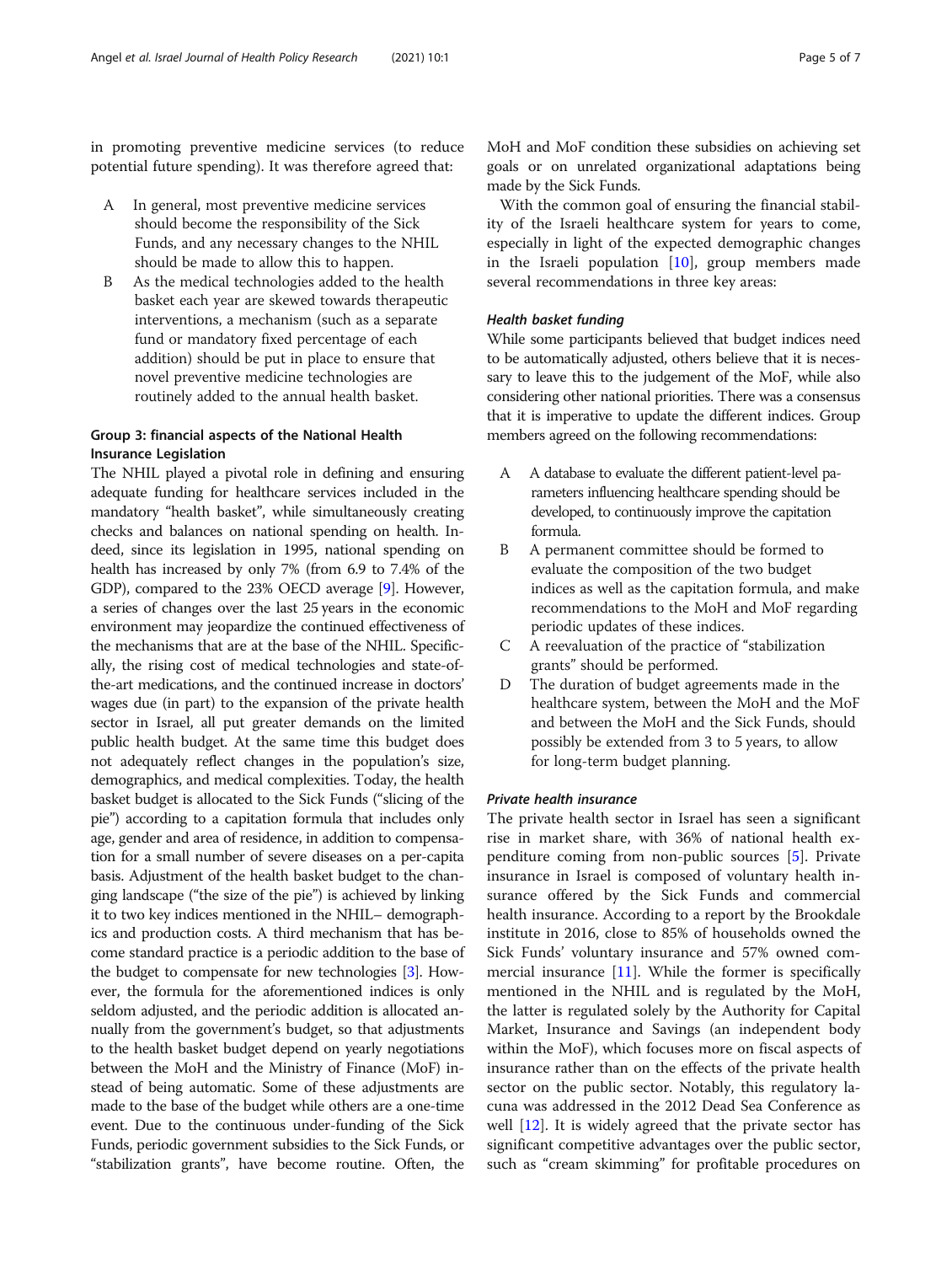low-complexity patients, and indirect subsidies by the public sector (e.g. training of medical personnel). Moreover, the significantly higher salaries in the private sector and competition over production resources (i.e. medical personnel) with the public sector has caused an "upward spiral" of spending on salaries and has had a negative effect on the financial stability of the public healthcare system.

Therefore, participants agreed that prices in the private healthcare sector require oversight. The group made the following recommendations:

- A The MoH should be granted standing in the oversight of commercial health insurance.
- B A permanent committee should be formed, with representation by both the Authority for Capital Market, Insurance and Savings and the MoH, to evaluate and address the cross effects of commercial and public health insurance.
- C Cost restriction policies should be applied on privately-operated service providers.
- D A committee should be formed to quantify the financial influences of the private health sector on the public sector, and consider instating mechanisms for the private sector to reimburse the public sector for these costs, for example by imposing a dedicated tax or allowing for subrogation by the public sector for additional costs incurred.

# Curbing of healthcare spending

The two factors that were identified as contributing the most to the increase in healthcare spending are physician wages and spending on medication (especially personalized, state-of-the-art medications). For example, the average salary of a specialist in Family Medicine rose by 60% between 2010 and 2017 [internal MoH unpublished data]. The increase in physician wages was attributed to fierce competition between the four Sick Funds, and between the private and public healthcare sectors. Obtaining exact data and diligent oversight of physicians' wages was found to be extremely complicated, due to the wide variety of contract types between physicians and Sick Funds (e.g. direct employment, contract with a single physician or with a clinic which also provides additional services, etc.). Expenditure to include new medications in the health basket has also risen substantially, with the average cost of a new medication in 2019 being up to seven times higher than in 2008 [unpublished MoH data]. One of the possible reasons for the increased spending is the individual, caseby-case (yet not at all rare) approval of medications and treatments by the Sick Funds' internal exceptions committees, beyond the scope of the government-defined, obligatory health basket (which is matched by adequate

resources). In light of these observations, the group made the following recommendations:

- A Additional research is required to identify all the available methods used by Sick Funds to contract with physicians, and to propose mechanisms for overseeing physicians' wages in each of these models.
- B Voluntary standardization of independent (contracted) physicians' wages by the Sick Funds, according to specialty and geographic region, should be encouraged.
- C The existing mechanisms for price regulation should be expanded to include medical devices, expendables, and non-registered medications.
- D The regulatory process for registering generic substitutes and biosimilar drugs should be expedited and simplified, as a means for encouraging market-wide price reductions.
- E International collaboration that can help curb pharmaceutical prices should be encouraged.
- F Novel, innovative models for acquisition of new medications, such as risk sharing and pay-forperformance, should be considered.
- G Further research is required to evaluate the adequacy and effectiveness of the internal Sick Fund exceptions committees, while considering combining them into a single, national exceptions committee.

# Summary

The NHIL is the cornerstone of the Israeli healthcare system and is expected to remain as such for the foreseeable future. The conference highlighted issues that are key to promoting the efficiency and quality of the public medical services or that may jeopardize the long-term financial sustainability of the Israeli healthcare system. The recommendations made by the three working groups should serve as a basis for future amendments to the law.

#### Acknowledgements

The authors wish to thank all those who participated in and contributed to the organization of the 19th Annual Dead Sea Conference. We are especially grateful to Mrs. Ziva Litvak and the staff of the National Institute of Health Policy Research as well as to Mr. Morris Dorfman and Mrs. Iris Ginzburg, chairpersons of groups #2 and #3, respectively, for their invaluable contribution to the success of the convention.

#### Authors' contributions

YA wrote the first draft. ANY and RG read all drafts, made suggestions and approved the final manuscript. All authors read and approved the final manuscript.

#### Funding

The conference was funded by the National Institute of Health Policy Research.

#### Availability of data and materials

Not applicable.